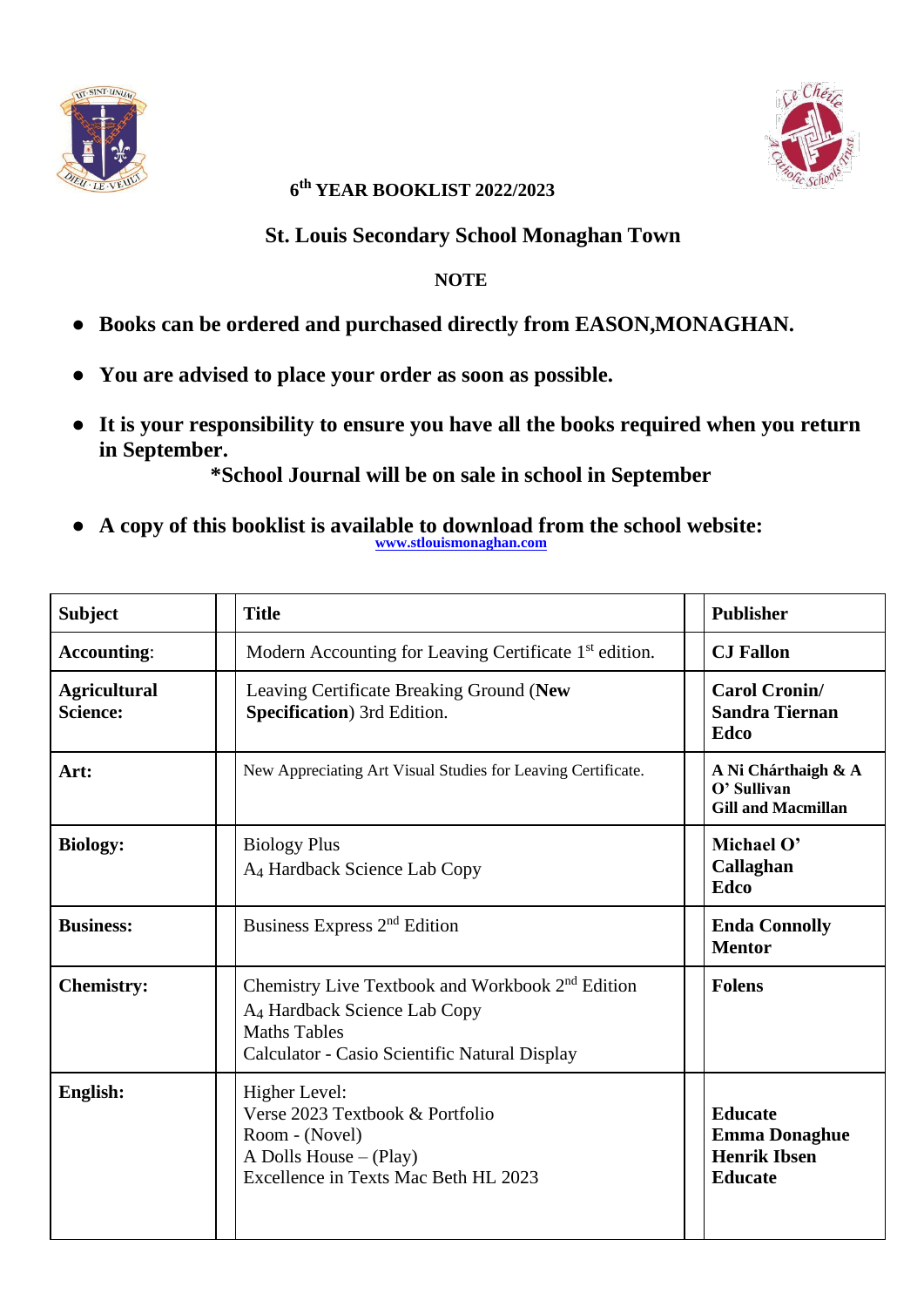|                              | <b>Ordinary Level:</b><br>Verse 2023 Ordinary Level<br>Room (Novel)<br>A Dolls House $-$ (Play)<br>Language Lessons Ordinary Level                                                                                                                                                                                                                     | <b>Educate</b><br><b>Emma Donaghue</b><br><b>Henrik Ibsen</b><br>Gill |
|------------------------------|--------------------------------------------------------------------------------------------------------------------------------------------------------------------------------------------------------------------------------------------------------------------------------------------------------------------------------------------------------|-----------------------------------------------------------------------|
| French:<br><b>All Levels</b> | Tout va Bien Textbook and CD's 2019 Edition: 3rd<br>Edition.<br>Ecoutez Bien 2 LC Listening Exercises Text and CDs<br>Any French - English Dictionary.                                                                                                                                                                                                 | <b>Folens</b><br><b>Folens</b>                                        |
| German:<br><b>All Levels</b> | Deutsch Komplett (2nd Edition)<br>Any German - English Dictionary.                                                                                                                                                                                                                                                                                     | <b>Folens</b>                                                         |
| Geography:                   | Landscapes Core Units and Human Elective                                                                                                                                                                                                                                                                                                               | Declan Fitzgerald &<br><b>PJ White - Gill</b>                         |
| <b>Guidance:</b>             | Reach+<br>Folder and Refill pad                                                                                                                                                                                                                                                                                                                        | <b>Careers Portal</b>                                                 |
| <b>History:</b>              | Modern Europe and the Wider World. [4th Edition]<br>Modern Ireland 3rd Edition                                                                                                                                                                                                                                                                         | <b>Gill Education</b><br><b>Gill Education</b>                        |
| <b>Home Economics:</b>       | <b>Complete Home Economics</b><br>Complete Home Economics Exam Skillbuilder/<br>Workbook                                                                                                                                                                                                                                                               | <b>Gillick/Healy</b><br>educate.ie                                    |
| Irish:                       | Ardleibhéal:<br>Fiúntas Nua<br>An Triail                                                                                                                                                                                                                                                                                                               | Edco                                                                  |
|                              | Gnáthleibhéal:<br>Fuinneamh<br>Foclóir Gaeilge/Béarla : Béarla/Gaeilge                                                                                                                                                                                                                                                                                 | Edco                                                                  |
| <b>Maths:</b>                | <b>Higher Level:</b><br>Active Maths 4. Books 1 & 2 and Activity Book, 2nd<br>Edition<br><b>Maths Tables</b><br>Calculator- Casio Scientific Natural Display<br><b>Geometry Set</b><br><b>Ordinary Level:</b><br>Active Maths 3. Books 1 & 2 and Activity Book.<br><b>Maths Tables</b><br>Calculator- Casio Scientific Natural Display<br>Geometry Set | <b>Folens</b><br><b>Folens</b>                                        |
| <b>Music:</b>                | Leaving Certificate Music Workbook and 2 CD's -<br>Course B<br>"Seachanges" - Raymond Deane<br>"Sgt Pepper's Lonely Hearts Club" The Beatles<br>"Piano Concerto in A major" Mozart                                                                                                                                                                     | <b>M.Costello</b>                                                     |